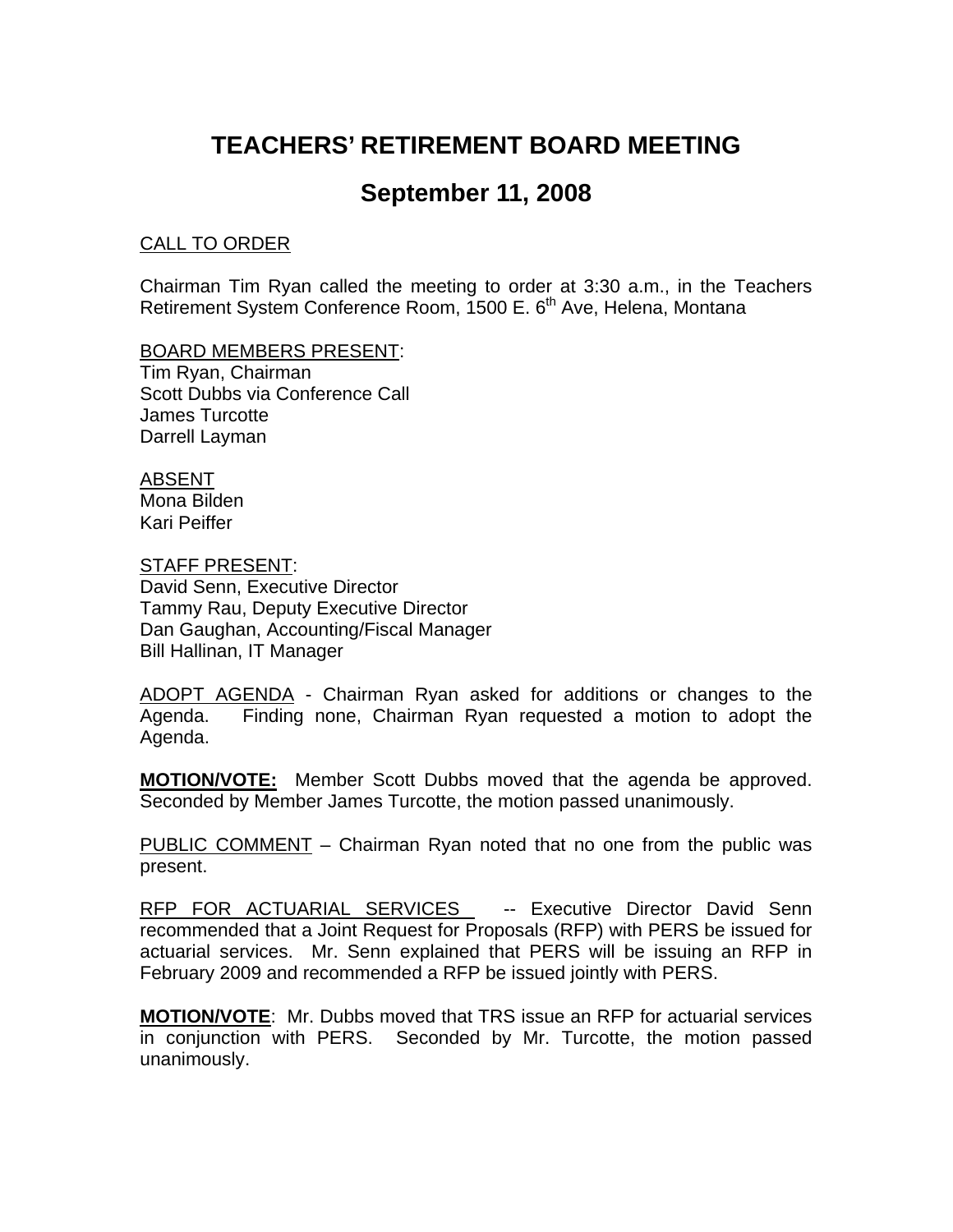#### NATIONAL INSTITUTE ON RETIREMENT SECURITY (NIRS) MEMBERSHIP

Mr. Senn recommended the Board purchase a charter membership in the National Institute on Retirement Security (NIRS). Mr. Senn described the not-forprofit organization and its intent to contribute to informed policymaking by fostering a deeper understanding of the value of retirement security to employees, employers, and the economy through national research and education programs. Membership through December 2009 will cost \$1000.

**MOTION/VOTE:** Mr. Dubbs moved that TRS purchase a Charter Membership in the NIRS for \$1000 which will be good through December 2009. Seconded by Mr. Turcotte, the motion passed unanimously.

### FINANCIAL STATEMENTS, BUDGET, DELINQUENT AGENCY & TRAVEL REPORTS

Dan Gaughan, Accounting/Fiscal Manager presented the financial statements.

Balance Sheet -- Mr. Gaughan pointed out that accounts receivable were about \$4 million higher due to the employer contribution rate increase that went into effect July 1, 2007. The difference also includes the increase in the ORP supplemental contribution rate. The Due from Primary Government account is the 2% supplemental that TRS receives from the General Fund to cover the contribution rate increase for school districts. Both the Optional Retirement Plan (ORP) and the General Fund supplement rate increases were effective July 1, 2007.

Mr. Turcotte questioned why the amounts in the Miscellaneous Settlements account under the Revenue category were the same for both years. Mr. Gaughan explained the amount is reimbursement for a restitution amount that TRS receives each year from a settlement in a fraud case where benefits were overpaid.

Fund Balance Statement Mr. Gaughan noted that the Fund Balance Statement shows TRS investment earnings as negative in comparison to last year.

Mr. Gaughan noted that on the Investment Sheet under Administrative Expenses the contracted services is nearly double what it was the year before. Several items make that difference because of rate increases such as those by Milliman, Alfred and Associates, and SABHRS as well as, the Department of Administration. He also explained that in 2007 TRS capitalized the work that Alfred and Associates had completed so it was recorded as an intangible asset rather than an administrative expense.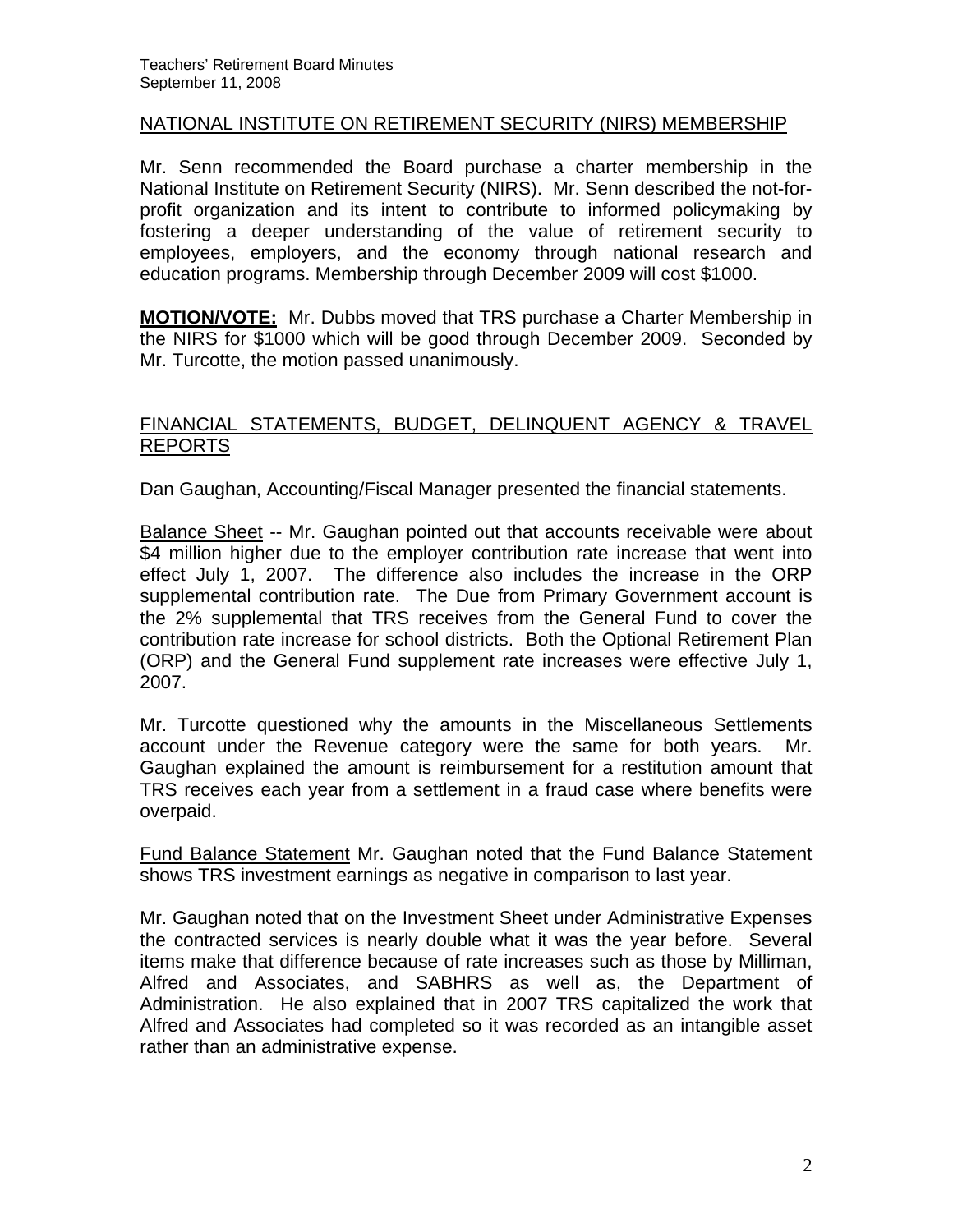Chairman Ryan questioned a \$10,000 increase in rent. Mr. Gaughan explained the rent cost went up, and that until recently, TRS was subsidized a bit and was not charged the full amount. The rent also includes utilities and grounds maintenance.

Chairman Ryan pointed out the increase in Other Expenses. Mr. Gaughan explained the increase was caused by a billing for the Statewide Cost Allocation Plan which TRS had not been billed before. There had been a problem getting the plan approved by the Federal Government and so they had been operating on an old plan that showed a credit for TRS. This is the first bill in three years. The charge was approximately \$22,000 this year, and it's going to be approximately \$39,000 for next year.

Mr. Turcotte asked about the depreciation category. Mr. Gaughan noted that it is about \$15,000 higher and explained TRS disposed of some older equipment and the amount was the remaining depreciation on that equipment.

Budget Status Reports Mr. Gaughan explained the report covers only the first two months of this fiscal year so there is not much identified that is different from the budgeted amounts.

Chairman Ryan asked if the Other Services is going to continue to go on increasing. Mr. Gaughan explained HR and legal expenses are in there and they bill TRS on a quarterly basis so some of the payments have actually covered 3 months of expense but the report is through August 2008.

Travel Reports -- There was nothing to report.

3:50 p.m. Chairman Ryan acknowledged the arrival of Member Darrell Layman to the meeting.

GFOA CERTIFICATE: Mr. Gaughan reported TRS had once again received the GFOA Certificate of Achievement for Excellence in Financial Reporting. Mr. Gaughan commented that on TRS's first submission we had about six pages of suggestions and this year we were down to two pages. Mr. Senn pointed out that this year's comments contained no areas that were critical. Mr. Gaughan stated that this year all areas were marked as proficient.

Chairman Ryan and Board members congratulated Mr. Gaughan on receiving the GFOA Certificate again this year.

APPLICATIONS AND BENEFIT ADJUSTMENTS: Mr. Senn stated that there were 634 retirees this last fiscal year of which approximately 524 were effective in June and July. For the Year, this was about 100 more retirees than TRS had last fiscal year but yet 100 or so less than what had been expected on actuarial projections. Mr. Senn explained the process of estimating benefits when retired